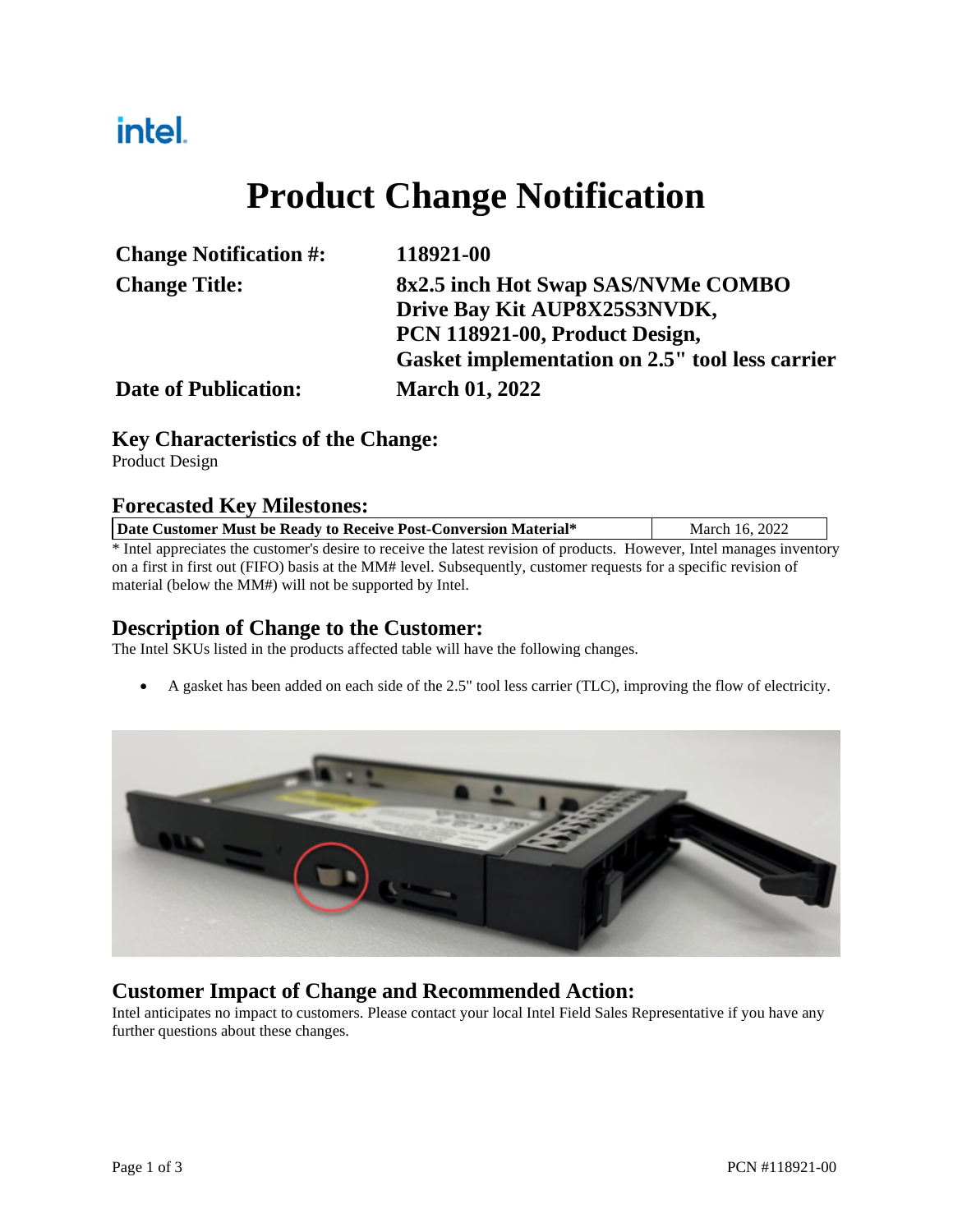### **Products Affected/Intel Ordering Codes:**

| <b>Marketing Name</b>                                                     | <b>Product Code</b>                 | MM# | <b>Pre Change</b> | <b>Post Change</b> |
|---------------------------------------------------------------------------|-------------------------------------|-----|-------------------|--------------------|
| 8x2.5 inch Hot Swap SAS/NVMe COMBO<br>Drive Bay Kit AUP8X25S3NVDK, Single | AUP8X25S3NVDK   953393   J21195-005 |     |                   | J21195-006         |

### **PCN Revision History:**

| <b>Date of Revision:</b> | <b>Revision Number:</b> | <b>Reason:</b>           |
|--------------------------|-------------------------|--------------------------|
| March 01, 2022           | 00                      | Originally Published PCN |